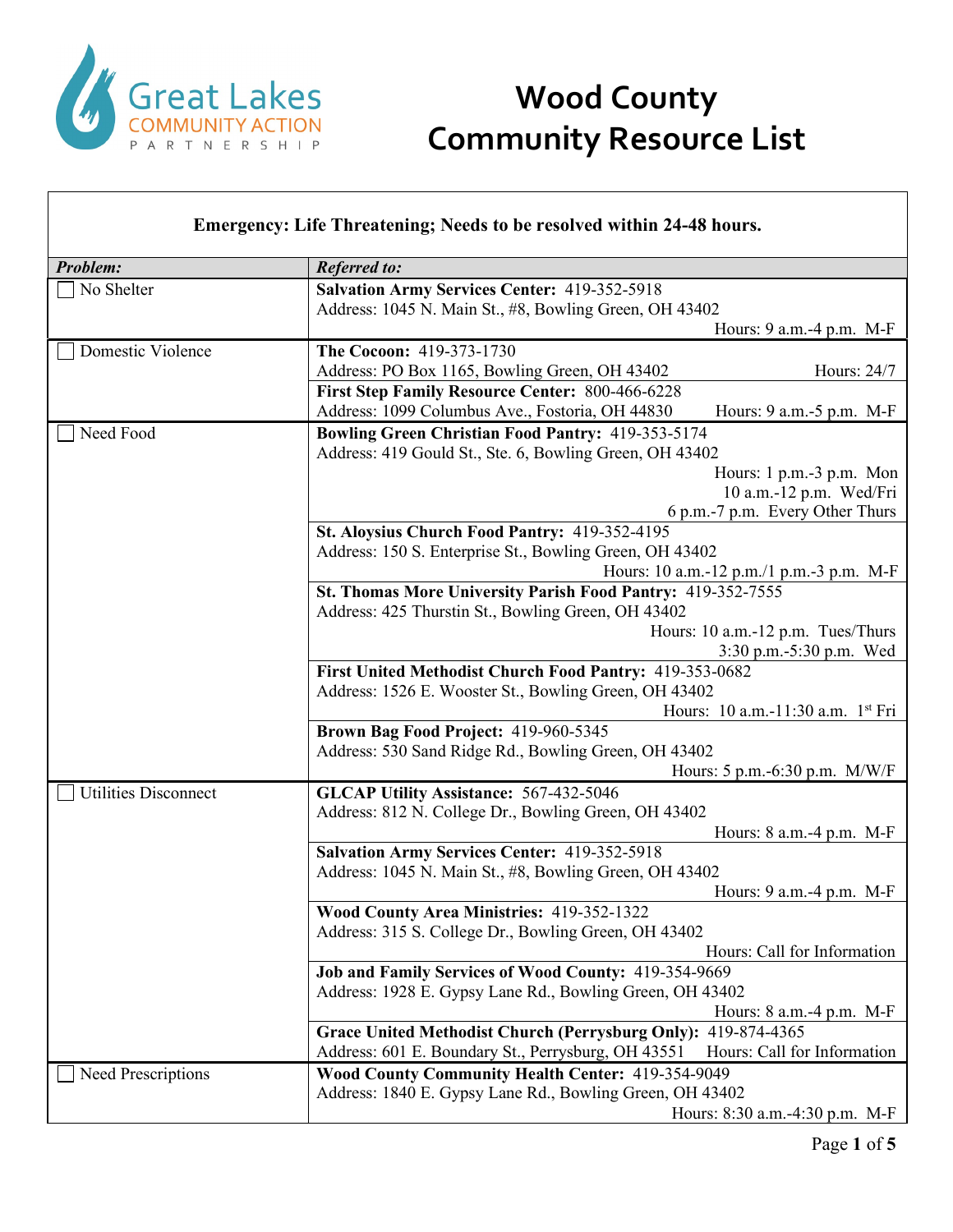

|          | <b>Salvation Army Services Center: 419-352-5918</b><br>Address: 1045 N. Main St., #8, Bowling Green, OH 43402 |
|----------|---------------------------------------------------------------------------------------------------------------|
|          | Hours: $9$ a.m. $-4$ p.m. M-F                                                                                 |
| Gasoline | Daysprings Church: 419-352-0672                                                                               |
|          | Address: 17360 N. Dixie Hwy., Bowling Green, OH 43402                                                         |
|          | Hours: 9 a.m.-5 p.m. M-Thurs                                                                                  |

#### **Intermediate: In Crisis; Needs to be resolved within 7-14 days.**

| Need:                              | <b>Referred to:</b>                                                                 |
|------------------------------------|-------------------------------------------------------------------------------------|
| Homeless Prevention                | GLCAP: 419-333-4006                                                                 |
|                                    | Address: 812 N. College Dr. Bowling Green, OH 43402 Hours: 8 a.m. -4 p.m. M-F       |
|                                    | <b>Job and Family Services of Wood County: 419-354-9669</b>                         |
|                                    | Address: 1928 E. Gypsy Lane Rd., Bowling Green, OH 43402                            |
|                                    | Hours: $8$ a.m. $-4$ p.m. M-F                                                       |
| Rapid Rehousing                    | GLCAP: 419-333-4006                                                                 |
|                                    | Address: 812 N. College Dr. Bowling Green, OH 43402 Hours: 8 a.m. -4 p.m. M-F       |
| <b>Disabled Supportive Housing</b> | GLCAP: 419-333-4006                                                                 |
|                                    | Address: 812 N. College Dr. Bowling Green, OH 43402 Hours: 8 a.m. -4 p.m. M-F       |
| Water Heater or Furnace            | <b>GLCAP Housing &amp; Energy Department: 800-775-9767</b>                          |
|                                    | Address: 127 S. Front St., Fremont, OH 43420<br>Hours: 8:30 a.m.-4:30 p.m. M-F      |
| Eye Glass Repair                   | Wood County Health Department: 419-352-8402                                         |
|                                    | Address: 1840 E. Gypsy Lane Rd., Bowling Green, OH 43402                            |
|                                    | Hours: 8:30 a.m.-4:30 p.m. M-F                                                      |
|                                    | Wood County Committee on Aging: 419-353-5661                                        |
|                                    | Address: 140 S. Grove St., Bowling Green, OH 43402<br>Hours: $8$ a.m.- $5$ p.m. Mon |
|                                    | 8 a.m.-7 p.m. Tues-Thurs                                                            |
|                                    | 8 a.m.-4 p.m. Fri                                                                   |
| Vehicle Repair                     | Job and Family Services of Wood County: 419-354-9669                                |
|                                    | Address: 1928 E. Gypsy Lane Rd., Bowling Green, OH 43402                            |
|                                    | Hours: $8$ a.m. $-4$ p.m. M-F                                                       |

### **Transitional: Vulnerable; Needs to be resolved within 30 days.**

| Request:                     | <b>Referred to:</b>                                              |
|------------------------------|------------------------------------------------------------------|
| $\Box$ Employment Services   | OhioMeansJobs-Wood County: 419-354-9669                          |
|                              | Address: 1928 E. Gypsy Lane Rd., Bowling Green, OH 43402         |
|                              | Hours: $8$ a.m. $-4$ p.m. M-F                                    |
|                              | <b>Opportunities for Ohioans with Disabilities: 419-866-5811</b> |
|                              | Address: 5241 Southwyck Blvd., Ste. 200, Toledo, OH 43614        |
|                              | Hours: $8$ a.m.- $5$ p.m. M-F                                    |
| Preschool/Child Care Options | GLCAP Early Childhood: 419-353-7407 or 800-775-9767              |
|                              | Address: 812 N. College Dr., Bowling Green, OH 43402             |
|                              | Hours: $8$ a.m. $-4$ p.m. M-F                                    |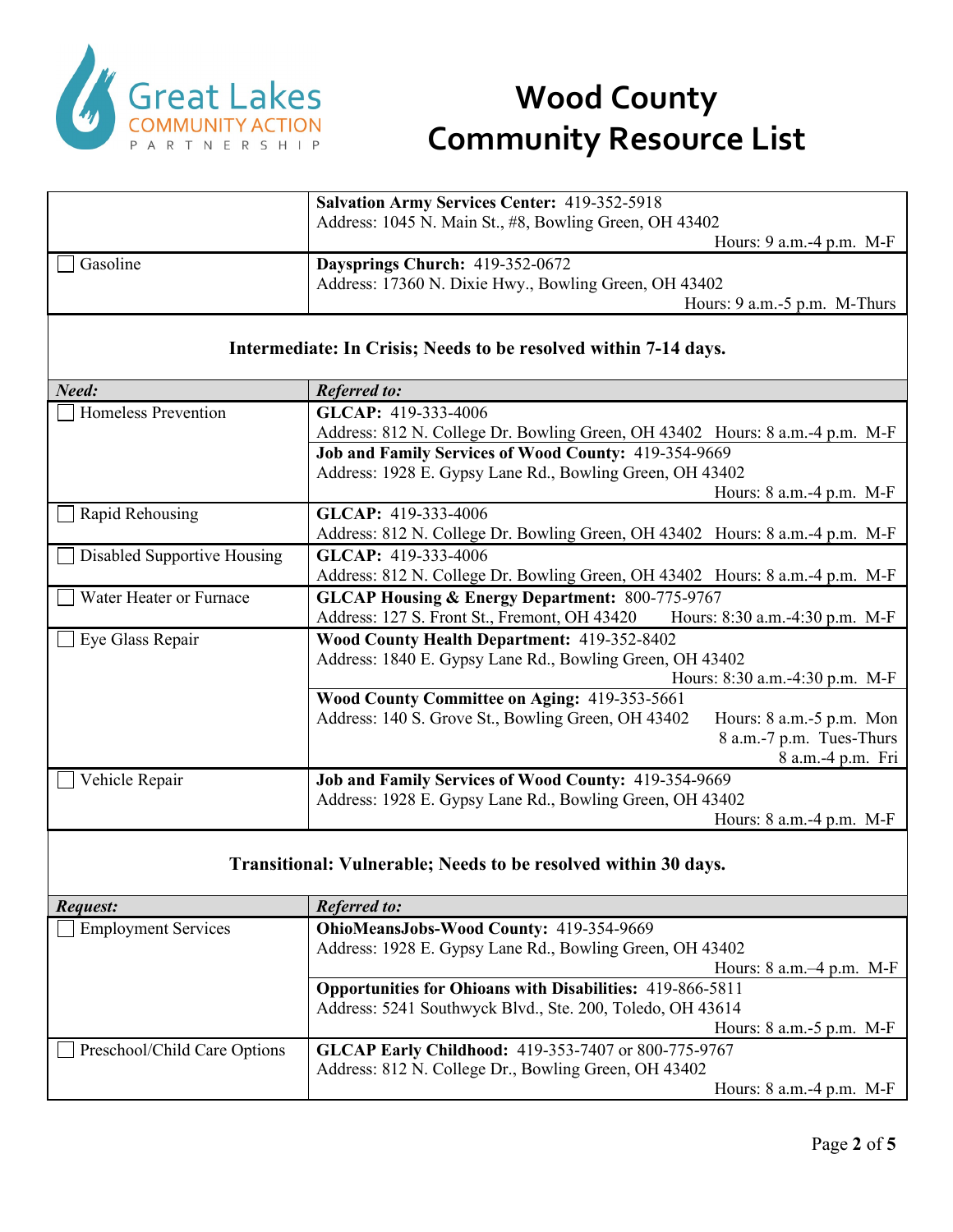

| Health Insurance Options       | Job and Family Services of Wood County: 419-354-9669                            |
|--------------------------------|---------------------------------------------------------------------------------|
|                                | Address: 1928 E. Gypsy Lane Rd., Bowling Green, OH 43402                        |
|                                | Hours: 8 a.m.-4 p.m. M-F                                                        |
|                                | Wood County Community Health Center: 419-354-9049                               |
|                                | Address: 1840 E. Gypsy Lane Rd., Bowling Green, OH 43402                        |
|                                | Hours: 8:30 a.m.-4:30 p.m. M-F                                                  |
| Income Enrichment              | Job and Family Services of Wood County: 419-354-9669                            |
|                                | Address: 1928 E. Gypsy Lane Rd., Bowling Green, OH 43402                        |
|                                | Hours: 8 a.m.-4 p.m. M-F                                                        |
| <b>Transportation Services</b> | <b>B.G. Transit: 800-579-4299</b>                                               |
|                                | Address: 304 N. Church St., Bowling Green, OH 43402<br>Hours: 6 a.m.-8 p.m. M-F |
|                                | 10 a.m.-4 p.m. Sat                                                              |
|                                | <b>Wood County NET Plus: 844-353-6779</b>                                       |
|                                | Address: 1928 E. Gypsy Lane Rd., Bowling Green, OH 43402                        |
|                                | Hours: 8 a.m. -4 p.m. M-F                                                       |
|                                | Legal Aid of Western Ohio: 877-894-4599                                         |
| Legal Services                 |                                                                                 |
|                                | Address: 1800 N. Blanchard St., Findlay, OH 45840<br>Hours: 9 a.m. - 2 p.m. M-F |
| Telephone Service              | <b>SafeLink Wireless: 800-723-3546</b>                                          |
|                                | Address: www.safelinkwireless.com<br>Hours: 8 a.m.-10 p.m. M-Sat                |
|                                | Verizon Lifeline: 800-483-1807                                                  |
|                                | Hours: Call for Information                                                     |
|                                | Assurance Wireless: 888-321-5880                                                |
|                                | Hours: Call for Information<br>Address: https://www.assurancewireless.com       |
| Physician &/or Dentist Options | Dental Center of Northwest Ohio: 419-241-6215                                   |
|                                | Address: 2138 Madison Ave., Toledo, OH 43604                                    |
|                                | Hours: 8:30 a.m.-5:30 p.m. M-W                                                  |
|                                | 8:30 a.m.-4:30 p.m. Thurs-Fri                                                   |
|                                | Wood County Community Health Center: 419-354-9049                               |
|                                | Address: 1840 E. Gypsy Lane Rd., Bowling Green, OH 43402                        |
|                                | Hours: 8:30 a.m.-4:30 p.m. M-F                                                  |
| Mental Health Treatment        | Harbor Behavioral Health: 419-352-5387                                          |
| Options                        | Address: 1010 N. Prospect St., Bowling Green, OH 43402                          |
|                                | Hours: 8 a.m.-7 p.m. M-W                                                        |
|                                | 8 a.m.-6 p.m. Thurs                                                             |
|                                | 8 a.m. -5 p.m. Fri                                                              |
| Alcohol/Drug Treatment         | Harbor Behavioral Health: 419-352-5387                                          |
| Options                        | Address: 1010 N. Prospect St., Bowling Green, OH 43402                          |
|                                | Hours: 8 a.m.-7 p.m. M-W                                                        |
|                                | 8 a.m.-6 p.m. Thurs                                                             |
|                                | 8 a.m.-5 p.m. Fri                                                               |
|                                | A Renewed Mind: 419-873-8280                                                    |
|                                |                                                                                 |
|                                | Address: 885 Commerce Dr., Perrysburg, OH 43551                                 |
|                                | Hours: 8 a.m.-4 p.m. M-Thurs                                                    |
|                                | 8 a.m.-3 p.m. Fri                                                               |
|                                | Zepf Center: 419-373-6560                                                       |
|                                | Hours: Call for Information<br>Address: 109 E. Dudley St., Maumee, OH 43537     |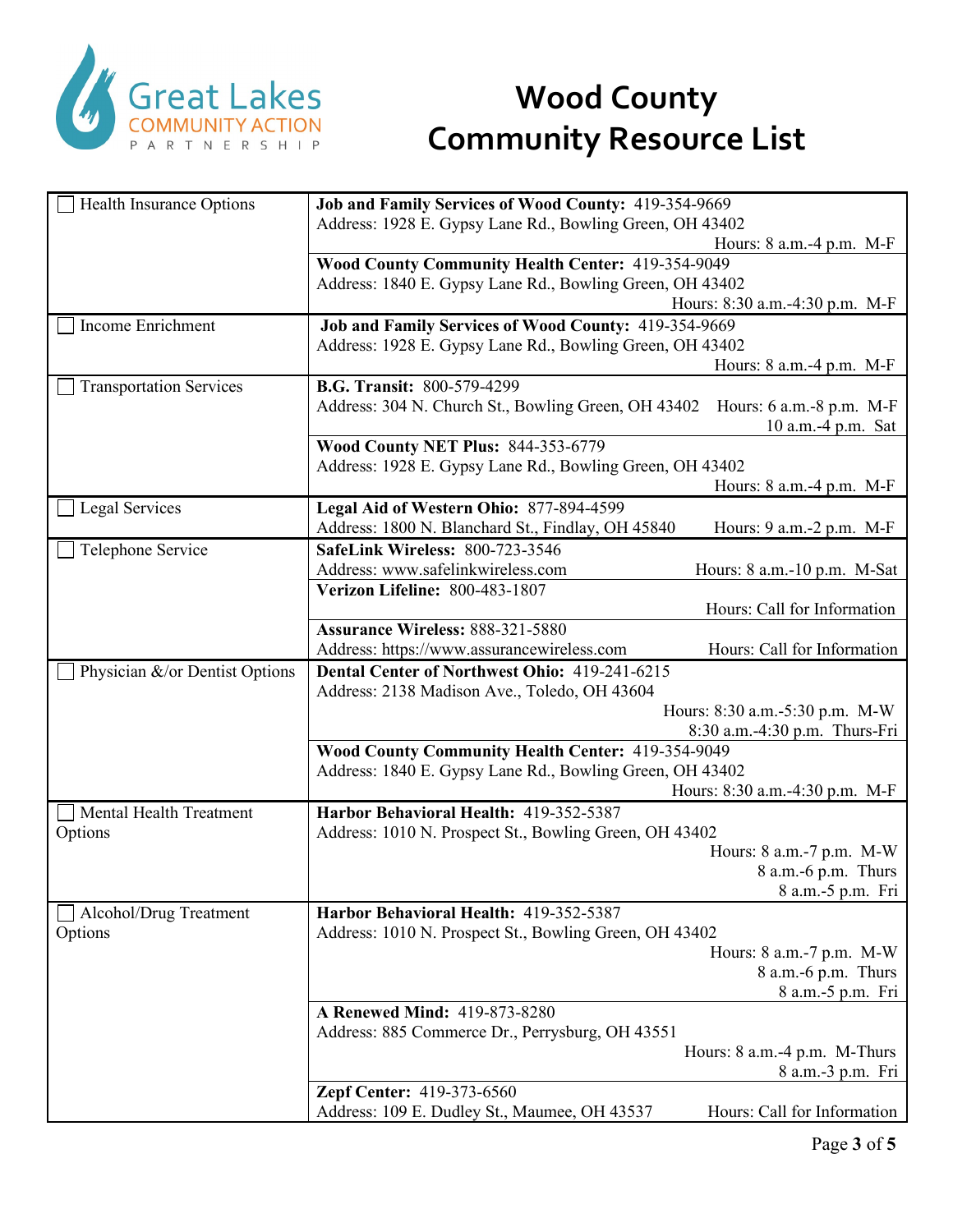

| Nutrition Information: Children                                   | Women, Infants & Children (WIC): 419-354-9661                                   |                                |
|-------------------------------------------------------------------|---------------------------------------------------------------------------------|--------------------------------|
| 5 and Under and Pregnant Women                                    | Address: 1840 E. Gypsy Lane Rd., Bowling Green, OH 43402                        |                                |
|                                                                   |                                                                                 | Hours: 8:30 a.m.-4:30 p.m. M-F |
|                                                                   |                                                                                 |                                |
| General: Interest; Application to be completed within 60-90 days. |                                                                                 |                                |
| Request:                                                          | <b>Referred to:</b>                                                             |                                |
| Home Repair/Weatherization                                        | <b>GLCAP Housing &amp; Energy Department: 800-775-9767</b>                      |                                |
|                                                                   | Address: 127 S. Front St., Fremont, OH 43420                                    | Hours: 9 a.m.-4:30 p.m. M-F    |
|                                                                   | Poggemeyer Design Group: 419-352-7537                                           |                                |
|                                                                   | Address: 1168 N. Main St., Bowling Green, OH 43402                              |                                |
|                                                                   |                                                                                 | Hours: 8:30 a.m.-4:30 p.m. M-F |
|                                                                   | Habitat for Humanity of Wood County: 419-481-8100                               |                                |
|                                                                   | Address: 326 Industrial Pkwy., Unit 1, Bowling Green, OH 43402                  |                                |
|                                                                   |                                                                                 | Hours: 9 a.m. -5 p.m. M-F      |
|                                                                   | City of Bowling Green, Ohio: 419-354-6203                                       |                                |
|                                                                   | Address: 304 N. Church St., Bowling Green, OH 43402 Hours: Call for Information |                                |
| Home Energy Conservation                                          | <b>Great Lakes Community Action Partnership: 800-775-9767</b>                   |                                |
|                                                                   | Address: 127 S. Front St., Fremont, OH 43420                                    | Hours: 9 a.m.-4:30 p.m. M-F    |
| Home Purchase Planning                                            | <b>GLCAP First Time Home Buyers Program: 800-775-9767</b>                       |                                |
|                                                                   | Address: 127 S. Front St., Fremont, OH 43420                                    | Hours: 9 a.m.-4:30 p.m. M-F    |
| Housing Counseling                                                | <b>Great Lakes Community Action Partnership: 800-775-9767</b>                   |                                |
|                                                                   | Address: 127 S. Front St., Fremont, OH 43420                                    | Hours: 9 a.m.-4:30 p.m. M-F    |
| Private Well Assistance                                           | <b>Great Lakes Community Action Partnership: 800-775-9767</b>                   |                                |
|                                                                   | Address: 127 S. Front St., Fremont, OH 43420                                    | Hours: 9 a.m.-4:30 p.m. M-F    |
| <b>GED</b> Classes                                                | Penta Career Center: 419-661-6555                                               |                                |
|                                                                   | Address: 9301 Buck Rd., Perrysburg, OH 43551                                    | Hours: 7:30 a.m.-4 p.m. M-F    |
| <b>Parenting Classes</b>                                          | GLCAP Child Development: 419-353-7407 or 419-874-1482                           |                                |
|                                                                   | Address: 812 N. College Dr., Bowling Green, OH 43402                            |                                |
|                                                                   |                                                                                 | Hours: 8 a.m.-4 p.m. M-F       |
|                                                                   | Children's Resource Center: 419-352-7588                                        |                                |
|                                                                   | Address: 1045 Klotz Rd., Bowling Green, OH 43402                                | Hours: 8 a.m.-8 p.m. M-F       |
| <b>Family Planning Services</b>                                   | Wood County Community Health Center: 419-354-9049                               |                                |
|                                                                   | Address: 1840 E. Gypsy Lane Rd., Bowling Green, OH 43402                        |                                |
|                                                                   |                                                                                 | Hours: 8:30 a.m.-4:30 p.m. M-F |
| <b>Budgeting Education</b>                                        | OSU Extension Office: 419-354-9050                                              |                                |
|                                                                   | Address: 639 S. Dunbridge Rd., #1, Bowling Green, OH 43402                      |                                |
|                                                                   |                                                                                 | Hours: 9 a.m. -4:30 p.m. M-F   |
|                                                                   | <b>Great Lakes Community Action Partnership: 800-775-9767</b>                   |                                |
|                                                                   | Address: 127 S. Front St., Fremont, OH 43420                                    | Hours: 9 a.m.-4:30 p.m. M-F    |
| Vocational/College Options                                        | Penta Career Center: 419-661-6555                                               |                                |
|                                                                   | Address: 9301 Buck Rd., Perrysburg, OH 43551                                    | Hours: 7:30 a.m.-4 p.m. M-F    |
|                                                                   | <b>Owens Community College: 567-661-7000</b>                                    |                                |
|                                                                   | Address: 30335 Oregon Rd., Perrysburg, OH 43551                                 | Hours: Call for Information    |